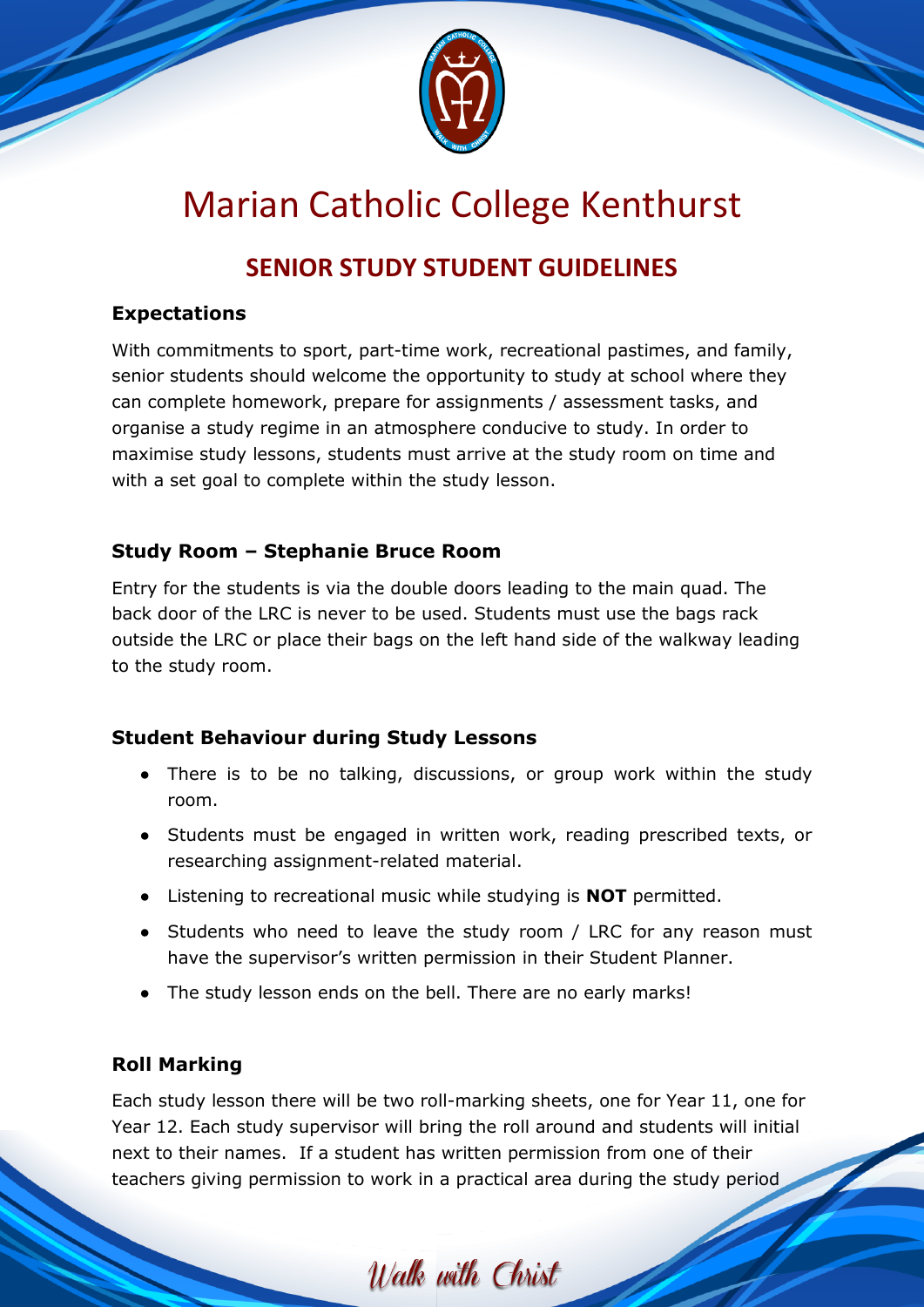(E.g. Art), this note is shown to the supervisor and their name is marked off with the location of the student for the period. If the area is not supervised the student is to come straight back to the study room and work there. This permission is for one study period at a time and if there is a double period or consecutive periods the student must come back to study to record their whereabouts and let the supervisor know.

### **College Laptops**

Students who are using the College laptops must follow these procedures;

- To use a College laptop for study the students must place their student card on the desk nearest to the trolley and place the number of the laptop they are using on their card. When the laptop is returned they must return it to the correct location and plug it in, then collect their student card.
- Students may listen to audio using headphones, provided that the audio is related to the area of study e.g. documentary on WWII, cooking demonstration etc.
- Abide by the ICLT Agreement.
- Students may use the laptop for research if they are available but must not use them for playing games or for private business.

#### **Students' Personal IT Devices**

Students may bring their own laptops to school but the College takes no responsibility for loss or damage. Students must adhere to the following guidelines for use;

- Students may listen to audio using headphones, provided that the audio is related to the area of study e.g. documentary on WWII, cooking demonstration etc.
- Abide by the ICLT Agreement.
- Students may use the laptop for research if they are available but must not use them for playing games or for private business.

*If a student needs to access IT using his or her own mobile phone, the student must ask the supervisor's permission, otherwise the student will be in breach of the Mobile Phone Policy.*

Walk with Christ